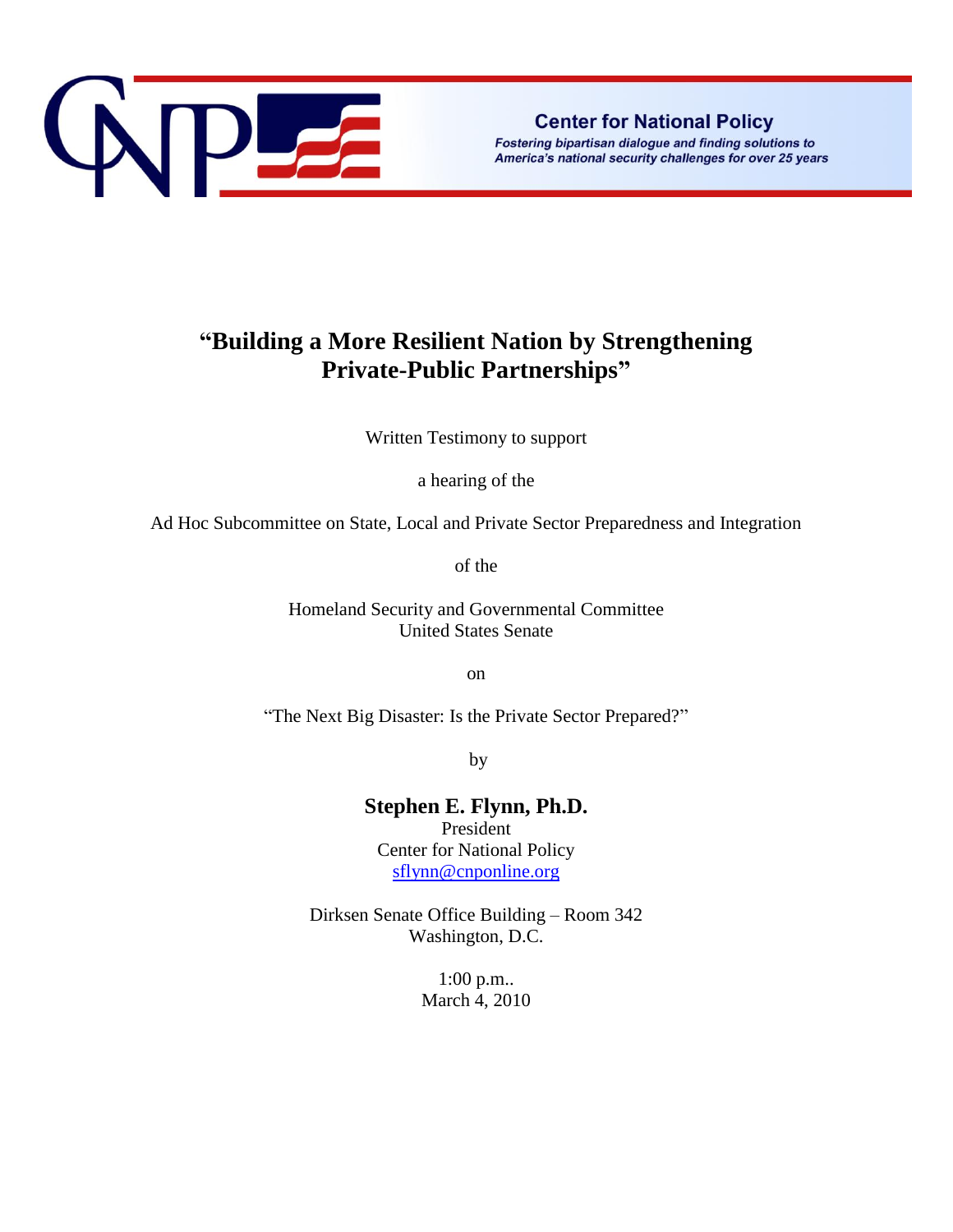## **"Building a More Resilient Nation by Strengthening Private-Public Partnerships"** by Dr. Stephen E. Flynn President, Center for National Policy

Chairman Pryor, Ranking Member Ensign, and distinguished Senators of the Ad Hoc Subcommittee on State, Local, and Private Sector Preparedness and Integration. I am honored to have this opportunity to testify before you on better integrating the private sector into government disaster preparedness efforts at all levels.

This subcommittee has jurisdiction over the nation's most important—and sadly most neglected—homeland security asset. If it was possible to take a satellite image of the United States that could highlight all the national capabilities to support the homeland security mission, we would see two things. First, there are a lot of potential assets. Second, the overwhelming majority of those capabilities are non-federal. When it comes to preventing, withstanding, rapidly recovering from, and adapting to man-made and natural disasters, it is individuals and families, communities, non-profit, faith-based, and volunteer organizations such as the Red Cross and United Way, and the private sector that are on the frontlines. There should be no higher priority than engaging and integrating these capabilities into our national effort to build a safer, more secure, and resilient America.

The simple fact is that there never will be enough professionals at the right place at the right time when terrorists or disasters strike. Intelligence and technologies are fallible and Mother Nature cannot be deterred. While many might wish it were otherwise, when it comes to detecting and intercepting terrorist activities or dealing with a catastrophic natural event, the first preventers and first responders will almost always be civilians who happen to be around when trouble is unfolding.

We need look no further than the tragic events of September 11, 2001 to discover where the frontlines in the war on terrorism often lie. One of the most overlooked lessons of that day is that the only counterterrorism action successfully taken against al Qaeda's attack was done not by the Department of Defense, FBI, CIA, or other U.S. government agencies, but by the passengers aboard United Airlines Flight 93. By charging the cockpit and preventing al Qaeda from striking the U.S. Capitol or the White House, everyday people ended up protecting the very officials who have the constitutional obligation "to provide for the common defense." In retrospect, it is outrageous that men and women flying aboard United 93 had to learn via their cell phones in calls to their friends and loved-ones the threat information that many inside the U.S. government knew but failed to share with each other—that al Qaeda was contemplating using airliners as cruise missiles. There is no way that we will ever know what the passengers aboard the first three planes that struck the twin towers and the Pentagon would have done if they had been provided that threat information. What we do know is that the unofficial protocol for airline passengers up until 9/11 was to stay quietly in their seats and wait until the plane had landed for the professionals to negotiate with the hijackers. In other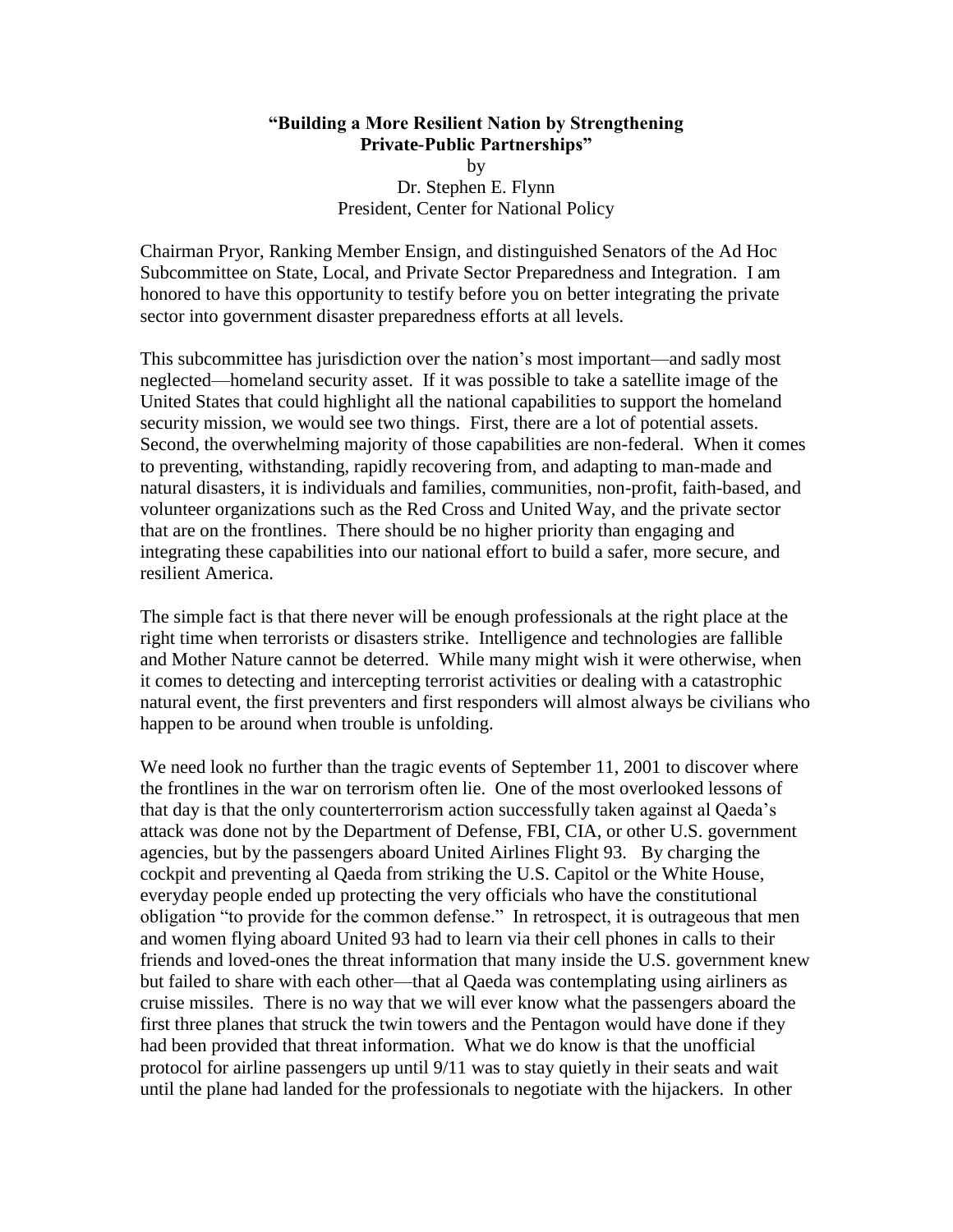words, the people aboard American Airlines Flight 11, United Airlines Flight 175, and American Airlines Flight 77 were all deprived of the opportunity to take the kinds of measures the people aboard United 93 took to protect both themselves and al Qaeda's intended targets—because the U.S. government never shared this threat information with the flying public.

Strengthening individual, community and private sector preparedness has not just practical value, but strategic value as well. America's current and future adversaries will find conducting terrorist attacks on U.S. soil to be attractive as long as they can be confident that these attacks will generate a big bang for their buck. However, if an adversary believes that Americans are well-prepared to prevent, withstand, and rapidly recover from acts of terrorism, the appeal of engaging in such acts would be diminished. In other words, there is deterrent value to ensuring that the United States cannot only deliver a punch, but that it can take a punch. A lack of resilience that results in unnecessary loss of life, destruction of property, and disruption of key networks and functions is reckless. It is also a strategic vulnerability in an era when our adversaries are far more likely to wage their battles in the civil and economic space, than the conventional military space.

Beyond its value in advancing the nation's homeland security and national security, boosting resilience also promises to provide a very positive return on investment. On a micro scale, it is far more cost effective to make an upfront investment in safeguards that mitigate risk and consequences, than to pay the price for response and recovery after a foreseeable hazard manifests itself. One need look no further than the recent devastation and tremendous loss of life wrought by the earthquake in Haiti and the comparatively much smaller toll experienced by Chile in the face of a far more powerful earthquake.

From a macro standpoint, a society's level of resilience will increasingly be a source of its global competitiveness. The one thing that we can predict with confidence is that the  $21<sup>st</sup>$  Century will be marked by major disruptions arising from man-made and natural threats. In some cases these disruptions will be inflicted intentionally as with acts of terrorism. But in most instances the disruptions will arise from the natural world in the form of pandemics, powerful storms, and other disaster. In addition, as the world witnessed with the near meltdown of global financial markets in the fall of 2008, with increasingly complex and interdependent networks supporting modern global economic activity, problems in one part of the system can quickly have cascading consequences across the entire system. The countries, communities, and companies that are most able to manage these risks and bounce back quickly will be the places where people will want to live, work, and invest. Those that are so brittle that they break instead of bend in the face of familiar and emerging risks will become the national and global backwaters.

The twin realities that resilience can both provide a positive return on investment and be a source of competitiveness translates into a ripe opportunity for aligning the interests of the private sector with the public sector. What is required is a truly collaborative approach that taps extensive private sector capabilities and assets by encouraging the private sector to support local, state, and regional emergency preparedness initiatives.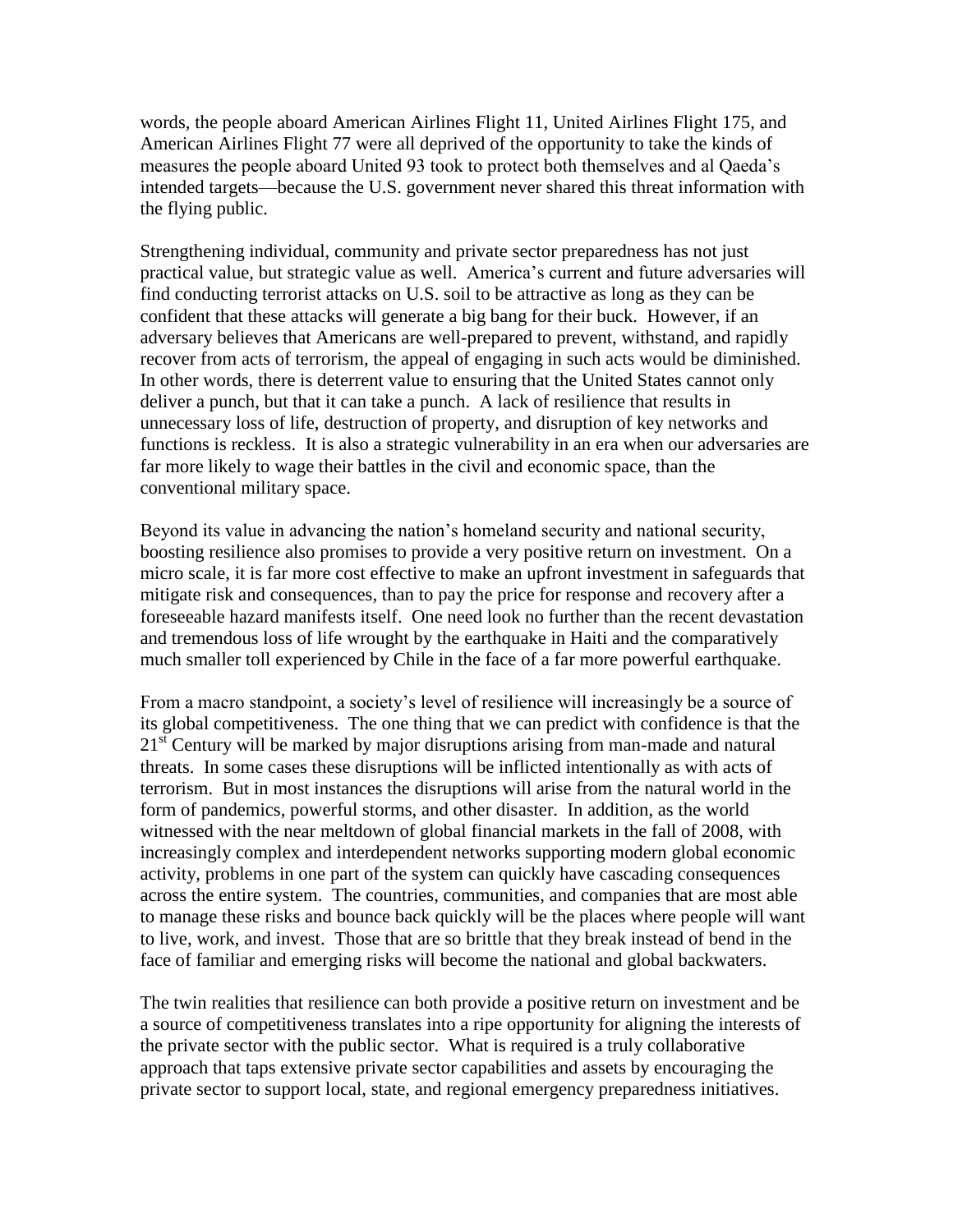One way to encourage greater levels of private sector engagement in preparedness to provide financial incentives in the form of tax breaks, subsidies, or regulatory relief for companies that agree up front to build and maintain capacities that the government could call upon during an emergency. A good candidate for this would be mobile satellite transmission trucks used in the media business. Most news organizations rely on independent camera crews who own vehicles with a full complement of audio-video and communications capabilities. These crews could enter into a contract where they agree to support emergency command posts in the aftermath of a disaster. A government contract would help to reduce their overhead cost which would be attractive to them. It would also reduce the need for smaller communities to purchase, maintain, and train people to operate these kinds of units.

Another innovative approach to partnership would be for local communities to enter into agreements with major retailers to serve as emergency shelters. Residents are very familiar with the locations of their local Wal-Mart, Target, Home Depot, or Loews. These stores have large parking-lots that can host many people in temporary outdoor shelters. They also maintain in stock many of the supplies in greatest demand during an emergency. The parent companies have sophisticated logistics systems that can quickly reroute additional supplies to stores within a disaster zone. The federal government could enter into a cost-sharing arrangements with state and local governments to subsidize large retailers to store an extra stock of items like generators, batteries, diapers, baby formula, first aid supplies, and bottled water. The retailers would be in a position to routinely rotate these items through their store's inventory before their expiration date. This would reduce the overhead cost making it a far less expensive approach than the traditional one where emergency agencies purchased these items outright and placed them into storage at conventional shelters like public schools. Such a program could be quickly deployed around the country if the federal government provided the funding and exercised the leadership.

There is a well-established model for this kind of initiative. The Department of Defense has long relied on commercial airliners to lend them their passenger and cargo planes when the military needs them. Under the Civil Reserve Air Fleet program, or "CRAF," U.S. airlines pledge some of their aircraft and flight crews to support the Pentagon when its airlift requirements outpace what its military aircraft can provide. This includes quickly converting civilian 767 into air ambulances by taking out the passenger seats and replacing them with litters. The airlines store conversion kits in their hangers so that their plane can to quickly retrofitted to help evacuate casualties from war zones. The way the military provides an incentive for airlines to make this commitment is they award them sizeable peacetime airlift contracts for routine flights for servicemen and military cargos.

Another potential way to encourage private investment in something that addresses a public vulnerability is for government to actively support "distributed energy." The idea is to encourage medical centers, factories, financial institutions, and other entities that provide critical services to purchase stationary or transportable "micropower" plants. These plants can independently support the facility's energy needs and can include solar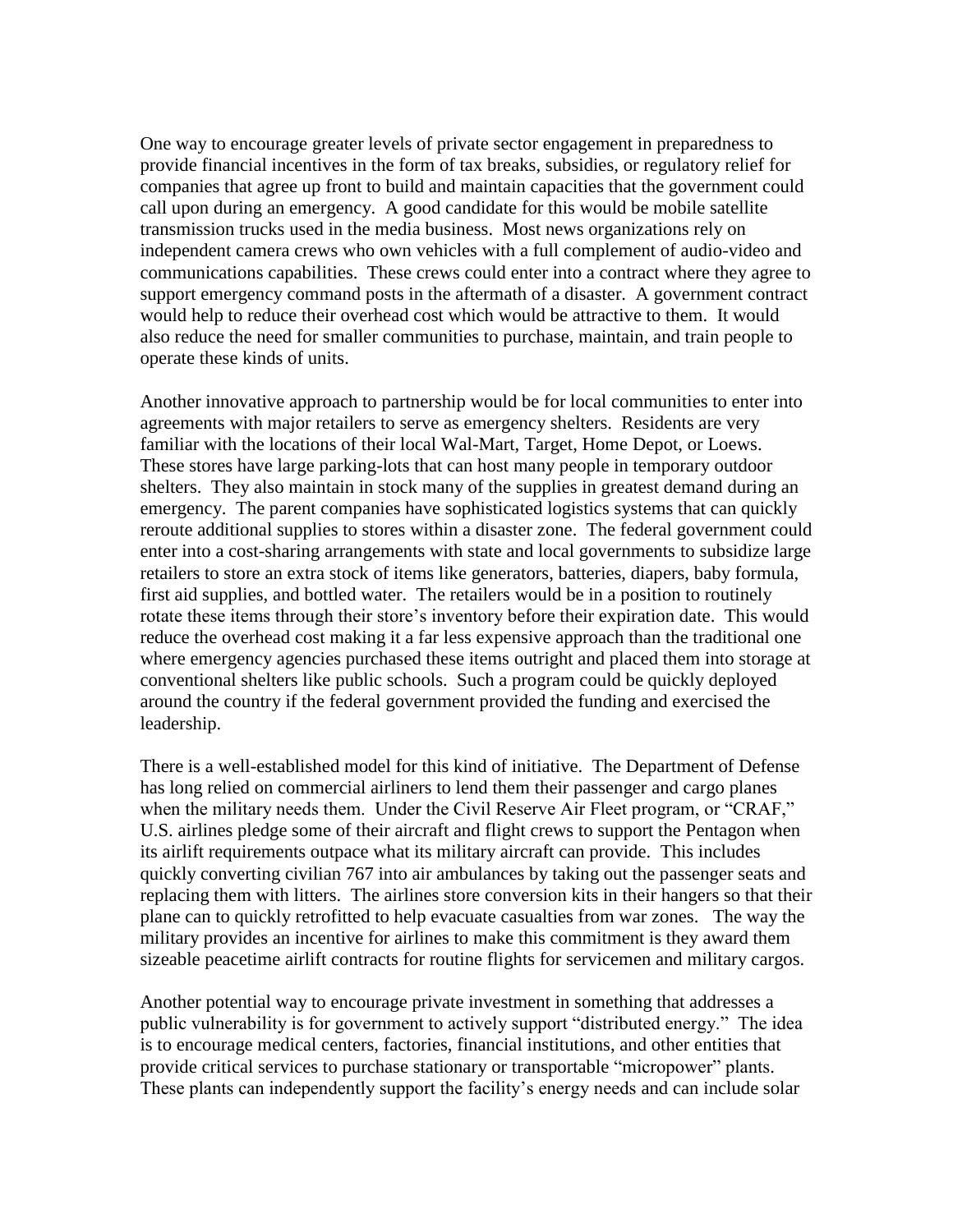and wind-generated power generation. Surplus electrical power could be sent back to the power grid, particularly at times of peak demand. Mobile micropower plants could be transported to disaster areas when the local power grid has experienced substantial damage. The electrical utility could pay for the surplus power generation when they need it and FEMA could lease mobile capability when it is needed. This would effectively subsidize the cost of companies owning and operating these mini- plants. Everyone wins: companies that own these mini-plants can be confident they will always have access to their own power source should the grid go down. At the same time, they provide extra capacity that helps to reduce the odds that a surge in demand for power will lead to a blackout. And in the case of mobile mini-plants, they can serve as a reserve capability that can be quickly transported to a region facing a disaster.

Still another way to provide incentives for private enterprises to invest in resiliency measures is by leveraging insurance. In much the same way as insurers provide a family a break on their premiums if they install a home alarm system, companies ideally could reduce their insurance bill if they adopted measures that lowered insurers' exposure in the event of a disaster. But making insurance an ally in dealing with the risk of catastrophic events is trickier business than it is for homeowners policies for three reasons. First, insurers tend to steer away from things that may involve ruinous losses and insolvency. Second, insurers want to have as broad a pool of policyholders as they can to diversify the risk. Therefore they need to be confident that enough people will elect to buy their insurance product. Third, private insurance companies need to be confident that the measures they would be subsidizing by way of reduced premiums do in fact mitigate risk and that their clients are actually adopting these measures.

The federal government can help lower or eliminate each of these barriers for insurers. For instance, the government can cap the risk that insurance companies face by effectively becoming a reinsurer. That is, the government can establish a ceiling on the amount of losses a private insurance company would have to pay, and agree to make up the difference to the policyholder if the losses exceed the cap. The government can also help assure an adequate pool of customers for the insurance by mandating it as a condition for receiving a permit or license or providing a tax break to the insurers who write new policies or to businesses that pay these premiums. Finally, the government can establish and reinforce the standards against which the insurance incentive is set.

An example of how the federal government can leverage the insurance industry to reduce the risk of disaster is provided by Congress's approach to preventing major oil spills by the shipping industry. After the 1989 grounding of the supertanker *Exxon Valdez* in Prince William Sound, Alaska, Congress pass the Oil Pollution Act of 1990 that requires all oil tankers to provide evidence that they carry a minimal level of insurance, based on their size, to cover the costs associated with an oil spill, should they have an accident. This evidence in the form of a certificate of financial responsibility (COFR) must be on file with the U.S. Coast Guard as a condition of gaining entry into U.S. waters. The *Exxon Valdez* case highlighted that the damages associated with a major oil spill can run into billions of dollars. Since insurance companies are understandably reluctant to take on that kind of a risk, Congress created an Oil Spill Liability Trust Fund that covers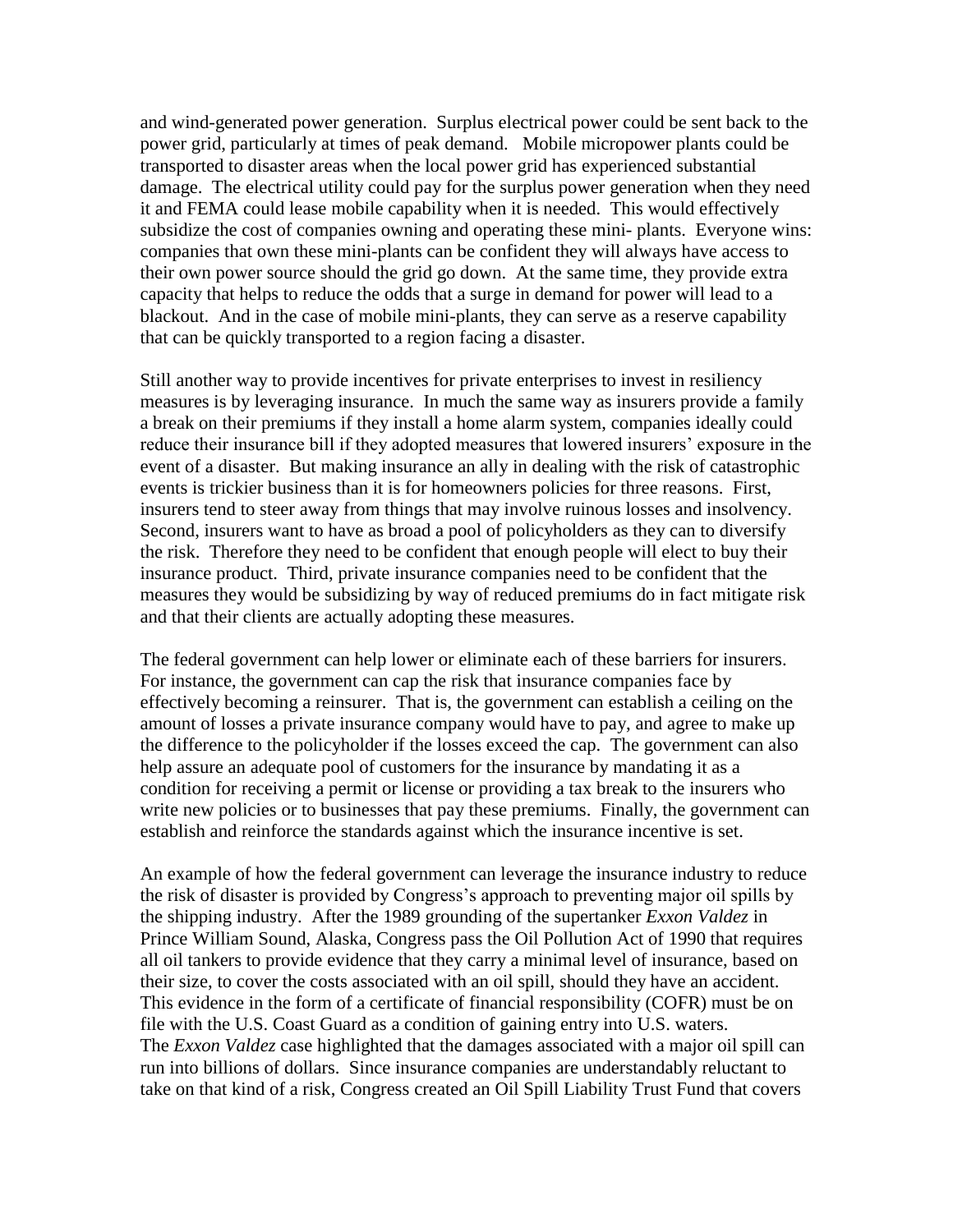losses above an established cap. This one-billion-dollar fund was financed by imposing a fee of five cents per barrel on domestically produced and imported oil. Once the fund was financed to its authorized level, the fee was suspended. If the fund is drawn upon in the aftermath of a major oil spill, the fee could automatically be reactivated to replenish it. The fund, which grew with accumulated interest, can also be used by Congress to pay for various oil-safety and pollution-prevention initiatives.

Ideally, insurance companies are verifying that tankers are complying with the minimum safety standards before issuing a policy documented in the certificate of financial responsibility. To give them an extra incentive for doing so, the Oil Pollution Act includes a clause that removes the liability ceiling if there is evidence of gross negligence, willful misconduct, or violations of federal regulations. Since insurers are always interested in reducing their exposure to large claims, many carefully inspect vessels to ensure shipowners are abiding by the prescribed standards and deny insurance coverage if they are not up to par. The Coast Guard provides an added inducement for them to do so by periodically checking insured vessels to make sure they are in compliance with the established standards. If the vessel fails that inspection it is denied permission to offload its cargo in a U.S. port until the deficiencies are corrected. Further, every other vessel carrying a policy issued by the same insurer may be denied entry into a U.S. port until a Coast Guard boarding team confirms they are in compliance. These delays can cost shipping companies several hundreds of thousands of dollars each day, creating a powerful incentive to make sure that they buy insurance from a reputable company.

In short, when government and the insurance industry work together, they can create powerful inducements for markets to behave in ways that serve public interests. However, care must be exercised that insurance does not actually become a mechanism that rewards risk-taking behavior. Unfortunately, this has been largely the case with flood insurance whose premiums are set artificially low. This relatively low-price vis-àvis the likely potential for catastrophic losses translates into the general taxpayer picking up the tab for individuals who build homes where they shouldn't.

A very promising model for deepening private-public cooperation and aligning financial incentives for building and maintaining resilience at the local level is the "Community" Resilience System Initiative" that is being developed by the Community and Regional Resilience Institute at Oakridge National Laboratory. Drawing on prototype efforts undertaken in Charleston, SC; Gulfport, MS; and Memphis, TN, the initiative has two goals. First, is to identify the things that can increase the ability of communities to maintain normal functionality with little disruption or, when disrupted, to recover normal functioning rapidly and with little loss of economic and social value. Second, is to encourage communities to make sustainable investments in those things.

The initiative is designed to help community stakeholder: (1) understand what characterizes resilience; (2) how to assess resilience; (3) how to prioritize options for improving their resilience;(4) how to objectively measure the impact of the improvements; and (5) how they can be rewarded for their investments. At the national level, there should be a compelling case for encouraging the development of more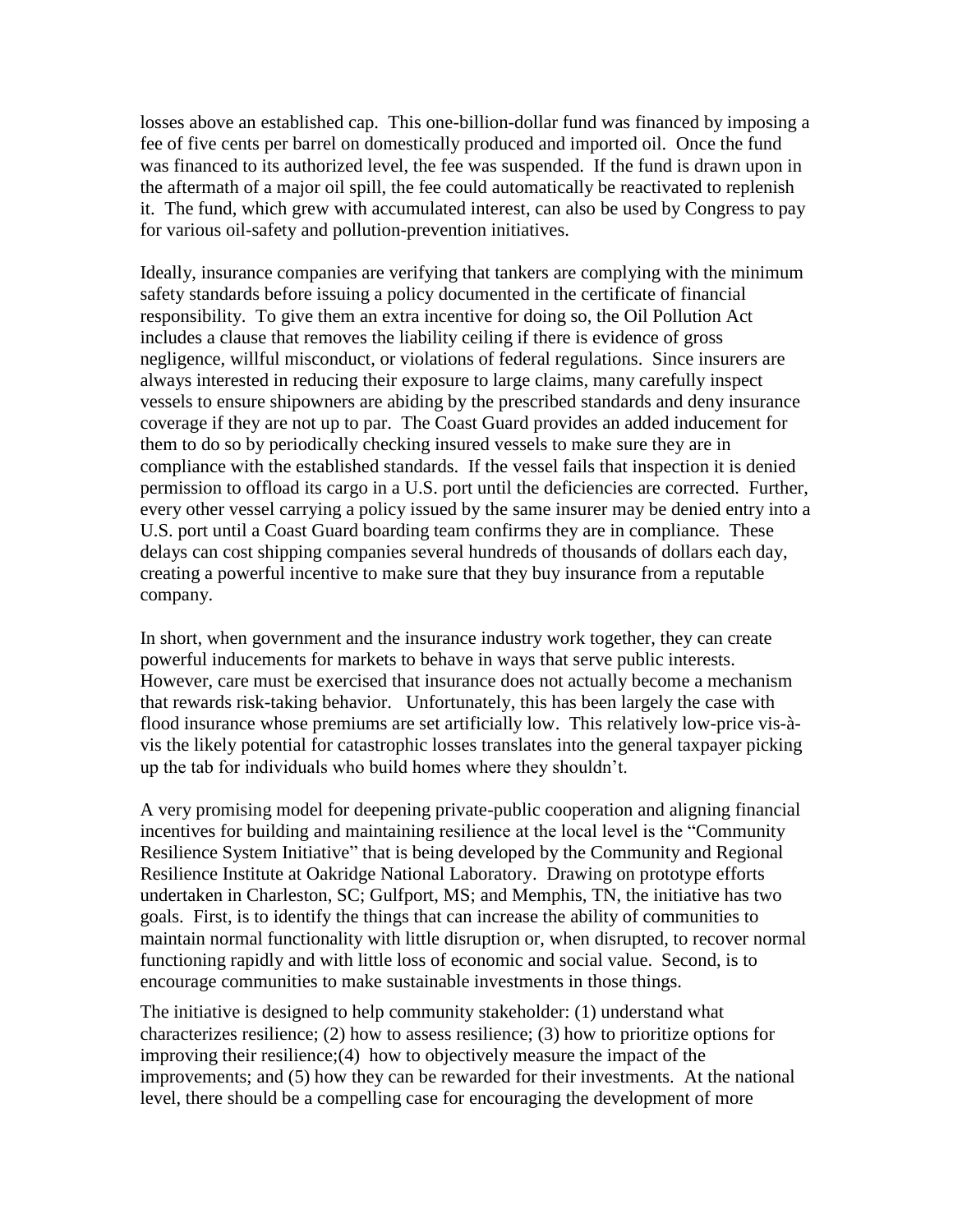resilient communities because these communities have a lower level of reliance on limited federal resources and a lower level of reliance on scarce private business sector and private non-governmental resources in the aftermath of a disruption. Because the Community Resilience System would provide objective measurements of risk and vulnerability management, communities should be in a position to accrue tangible economic benefits as well. These benefits might include the insurance and re-insurance industry favorably adjusting insurability and rates if a community is evaluated as having greater levels of resilience. The same common measurement might also boost the confidence of lenders and those assigning bond ratings which would lower the cost of loans for resilient communities. Finally, the system could be leveraged by a community to attract new businesses and current business expansions, thereby increasing the community's economic development potential. A model of this approach is below.



One final benefit of investing in resilience is that it both draws upon and strengthens the United States' greatest assets: its civil society and the private sector. As Alexis de Tocqueville observed in the first half of the  $19<sup>th</sup>$  century, one of America's most distinctive qualities is its tradition of self-reliance and volunteerism. Clearly those attributes have atrophied in recent years in no small part because much of the responsibility for safety and security has been taken over by professionals. The national